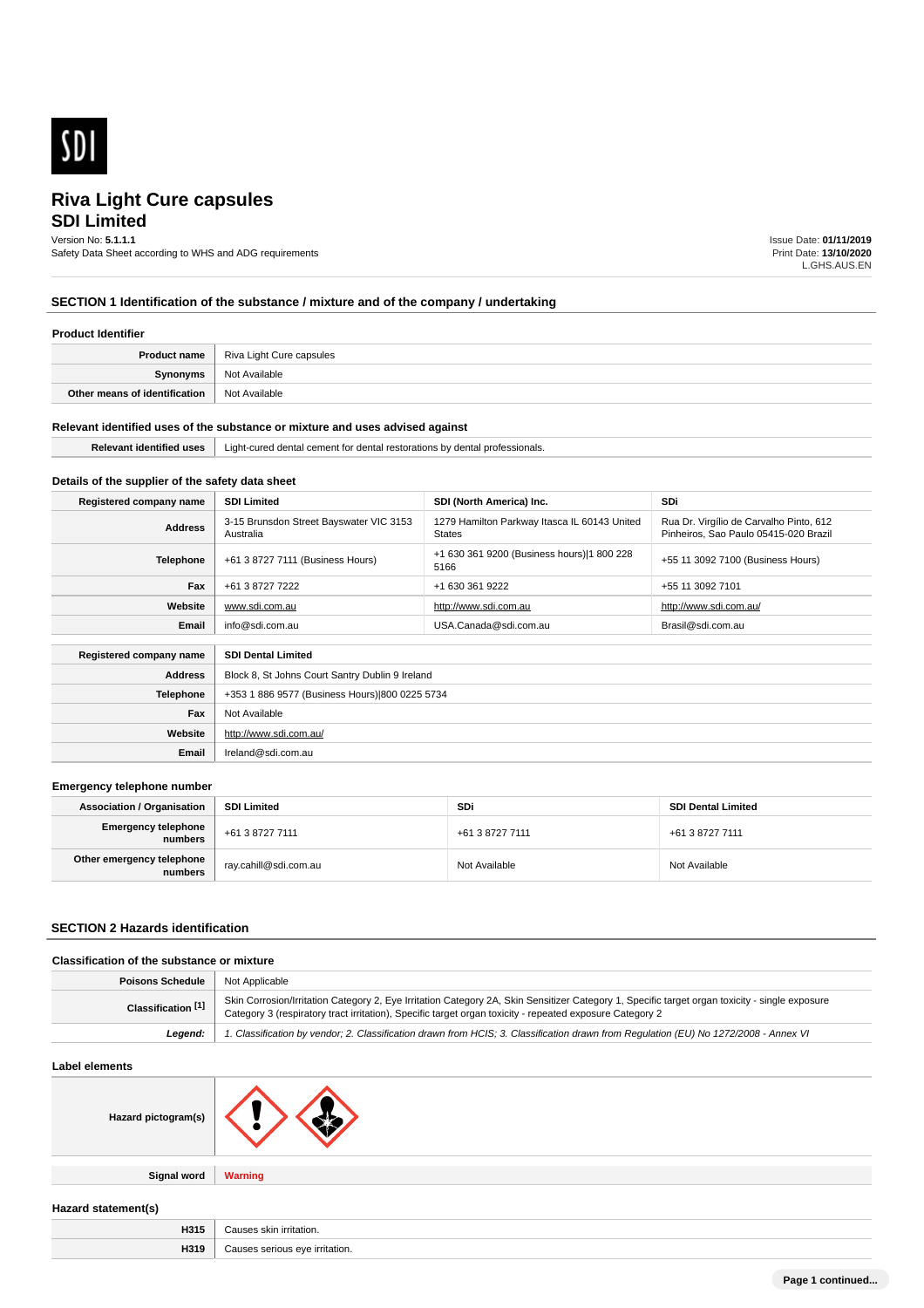| H317 | May cause an allergic skin reaction.                               |
|------|--------------------------------------------------------------------|
| H335 | May cause respiratory irritation.                                  |
| H373 | May cause damage to organs through prolonged or repeated exposure. |
|      |                                                                    |

#### **Precautionary statement(s) Prevention**

| P260 | Do not breathe mist/vapours/spray.                                         |
|------|----------------------------------------------------------------------------|
| P271 | Use only outdoors or in a well-ventilated area.                            |
| P280 | Wear protective gloves/protective clothing/eye protection/face protection. |
| P272 | Contaminated work clothing should not be allowed out of the workplace.     |

#### **Precautionary statement(s) Response**

| P321           | Specific treatment (see advice on this label).                                                                                   |
|----------------|----------------------------------------------------------------------------------------------------------------------------------|
| P362           | Take off contaminated clothing and wash before reuse.                                                                            |
| P302+P352      | IF ON SKIN: Wash with plenty of water and soap.                                                                                  |
| P305+P351+P338 | IF IN EYES: Rinse cautiously with water for several minutes. Remove contact lenses, if present and easy to do. Continue rinsing. |
| P312           | Call a POISON CENTER or doctor/physician if you feel unwell.                                                                     |
| P333+P313      | If skin irritation or rash occurs: Get medical advice/attention.                                                                 |
| P337+P313      | If eye irritation persists: Get medical advice/attention.                                                                        |
| P304+P340      | IF INHALED: Remove victim to fresh air and keep at rest in a position comfortable for breathing.                                 |

#### **Precautionary statement(s) Storage**

| 7405      |                                                                  |
|-----------|------------------------------------------------------------------|
| P403+P233 | Store in a well-ventilated place. Keep container tightly closed. |

### **Precautionary statement(s) Disposal**

**P501** Dispose of contents/container to authorised hazardous or special waste collection point in accordance with any local regulation.

# **SECTION 3 Composition / information on ingredients**

#### **Substances**

See section below for composition of Mixtures

#### **Mixtures**

| <b>CAS No</b> | %[weight] | Name                        |
|---------------|-----------|-----------------------------|
| Not Available |           | compartment 1 contains      |
| 868-77-9      | $20 - 25$ | 2-hydroxyethyl methacrylate |
| 9003-01-4     | $15 - 25$ | acrylic acid homopolymer    |
| Not Available | 10-25     | dimethacrylate cross-linker |
| Not Available | $10 - 20$ | acidic monomer              |
| 87-69-4       | $1 - 5$   | tartaric acid               |
| Not Available |           | compartment 2 contains      |
| Not Available | 95-100    | glass powder                |

# **SECTION 4 First aid measures**

#### **Description of first aid measures Eye Contact** If this product comes in contact with the eyes:  $\blacktriangleright$  Wash out immediately with fresh running water. Ensure complete irrigation of the eye by keeping eyelids apart and away from eye and moving the eyelids by occasionally lifting the upper and lower lids. Seek medical attention without delay; if pain persists or recurs seek medical attention. **Removal of contact lenses after an eye injury should only be undertaken by skilled personnel. Skin Contact** If skin contact occurs: **Immediately remove all contaminated clothing, including footwear.** Flush skin and hair with running water (and soap if available). Seek medical attention in event of irritation. Inhalation **If it is a Inhalation Inhalation I I** If fumes or combustion products are inhaled remove from contaminated area. Seek medical attention. **Ingestion** If swallowed do **NOT** induce vomiting. If vomiting occurs, lean patient forward or place on left side (head-down position, if possible) to maintain open airway and prevent aspiration. Observe the patient carefully. Never give liquid to a person showing signs of being sleepy or with reduced awareness; i.e. becoming unconscious. Give water to rinse out mouth, then provide liquid slowly and as much as casualty can comfortably drink. Seek medical advice.

#### **Indication of any immediate medical attention and special treatment needed**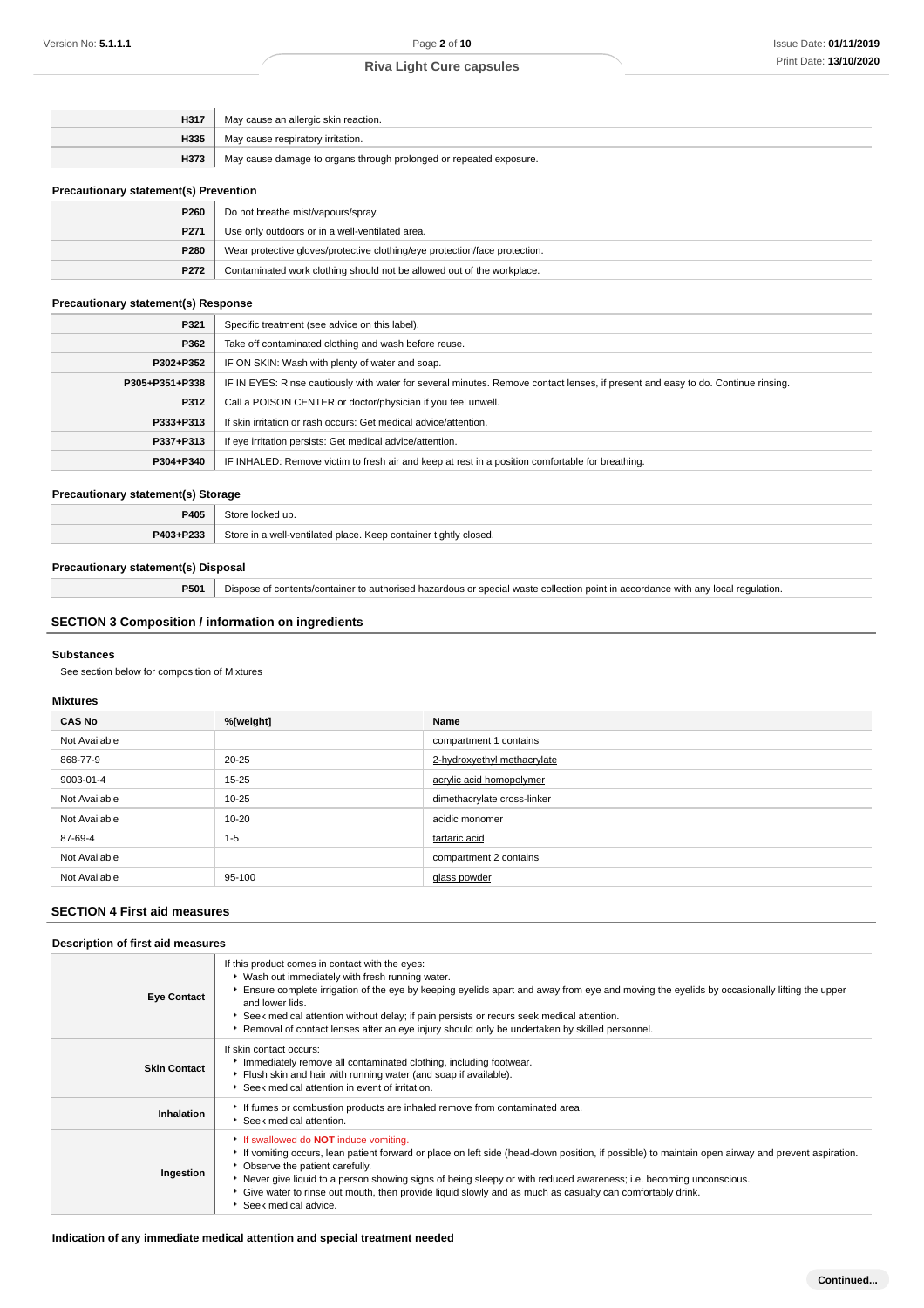Treat symptomatically.

# **SECTION 5 Firefighting measures**

# **Extinguishing media**

Foam is generally ineffective.

#### **Special hazards arising from the substrate or mixture Fire Incompatibility** None known.

| Fire incompatibility           | None known.                                                                                                                                                                                                                                                                                                                                                                                                                                                                                                                                       |
|--------------------------------|---------------------------------------------------------------------------------------------------------------------------------------------------------------------------------------------------------------------------------------------------------------------------------------------------------------------------------------------------------------------------------------------------------------------------------------------------------------------------------------------------------------------------------------------------|
| <b>Advice for firefighters</b> |                                                                                                                                                                                                                                                                                                                                                                                                                                                                                                                                                   |
| <b>Fire Fighting</b>           | Alert Fire Brigade and tell them location and nature of hazard.<br>▶ Wear breathing apparatus plus protective gloves.<br>▶ Prevent, by any means available, spillage from entering drains or water courses.<br>▶ Use water delivered as a fine spray to control fire and cool adjacent area.<br>DO NOT approach containers suspected to be hot.<br>Cool fire exposed containers with water spray from a protected location.<br>If safe to do so, remove containers from path of fire.<br>Equipment should be thoroughly decontaminated after use. |
| <b>Fire/Explosion Hazard</b>   | Combustible.<br>Slight fire hazard when exposed to heat or flame.<br>Heating may cause expansion or decomposition leading to violent rupture of containers.<br>• On combustion, may emit toxic fumes of carbon monoxide (CO).<br>May emit acrid smoke.<br>Mists containing combustible materials may be explosive.<br>Combustion products include:<br>carbon dioxide (CO2)<br>nitrogen oxides (NOx)<br>other pyrolysis products typical of burning organic material.<br>May emit poisonous fumes.<br>May emit corrosive fumes.                    |
| <b>HAZCHEM</b>                 | Not Applicable                                                                                                                                                                                                                                                                                                                                                                                                                                                                                                                                    |

# **SECTION 6 Accidental release measures**

### **Personal precautions, protective equipment and emergency procedures**

See section 8

### **Environmental precautions**

See section 12

### **Methods and material for containment and cleaning up**

| <b>Minor Spills</b> | • Clean up all spills immediately.<br>Avoid contact with skin and eyes.<br>▶ Wear impervious gloves and safety goggles.<br>Trowel up/scrape up.<br>Place spilled material in clean, dry, sealed container.<br>Flush spill area with water.                                                                                                                                                                                                                                                                                                                                                                                                                                                                                                                                                                         |
|---------------------|--------------------------------------------------------------------------------------------------------------------------------------------------------------------------------------------------------------------------------------------------------------------------------------------------------------------------------------------------------------------------------------------------------------------------------------------------------------------------------------------------------------------------------------------------------------------------------------------------------------------------------------------------------------------------------------------------------------------------------------------------------------------------------------------------------------------|
| <b>Major Spills</b> | Clear area of personnel and move upwind.<br>Alert Fire Brigade and tell them location and nature of hazard.<br>▶ Wear breathing apparatus plus protective gloves.<br>Prevent, by any means available, spillage from entering drains or water course.<br>Stop leak if safe to do so.<br>Contain spill with sand, earth or vermiculite.<br>Collect recoverable product into labelled containers for recycling.<br>• Neutralise/decontaminate residue (see Section 13 for specific agent).<br>Collect solid residues and seal in labelled drums for disposal.<br>• Wash area and prevent runoff into drains.<br>After clean up operations, decontaminate and launder all protective clothing and equipment before storing and re-using.<br>If contamination of drains or waterways occurs, advise emergency services. |

Personal Protective Equipment advice is contained in Section 8 of the SDS.

# **SECTION 7 Handling and storage**

| Precautions for safe handling |                                                                                                                                                                                                                                                                                                                                                                                                                                                                                                                                                                                                                                                                                                     |  |  |  |
|-------------------------------|-----------------------------------------------------------------------------------------------------------------------------------------------------------------------------------------------------------------------------------------------------------------------------------------------------------------------------------------------------------------------------------------------------------------------------------------------------------------------------------------------------------------------------------------------------------------------------------------------------------------------------------------------------------------------------------------------------|--|--|--|
| Safe handling                 | Avoid all personal contact, including inhalation.<br>▶ Wear protective clothing when risk of exposure occurs.<br>Use in a well-ventilated area.<br>Prevent concentration in hollows and sumps.<br>DO NOT enter confined spaces until atmosphere has been checked.<br>DO NOT allow material to contact humans, exposed food or food utensils.<br>Avoid contact with incompatible materials.<br>When handling, <b>DO NOT</b> eat, drink or smoke.<br>Keep containers securely sealed when not in use.<br>Avoid physical damage to containers.<br>Always wash hands with soap and water after handling.<br>► Work clothes should be laundered separately. Launder contaminated clothing before re-use. |  |  |  |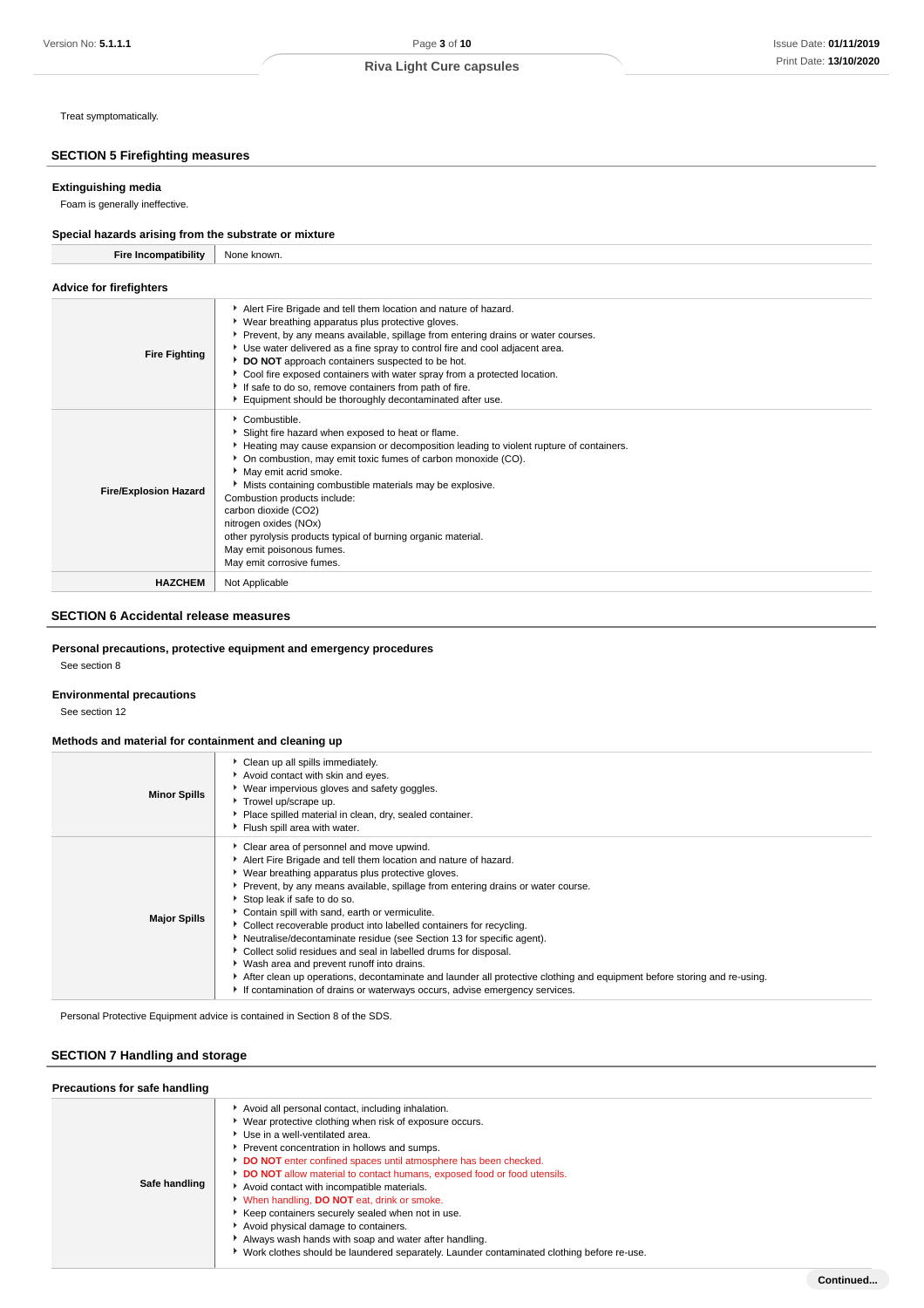|                   | Use good occupational work practice.<br>• Observe manufacturer's storage and handling recommendations contained within this SDS. |
|-------------------|----------------------------------------------------------------------------------------------------------------------------------|
|                   | Atmosphere should be regularly checked against established exposure standards to ensure safe working conditions are maintained.  |
|                   | Store between 5 and 25 deg. C.                                                                                                   |
| Other information | Store in a dry and well ventilated-area, away from heat and sunlight.<br>Do not store in direct sunlight.                        |

#### **Conditions for safe storage, including any incompatibilities**

| $\sim$                  |                                                                                                                                  |
|-------------------------|----------------------------------------------------------------------------------------------------------------------------------|
| Suitable container      | DO NOT repack. Use containers supplied by manufacturer only.<br>▶ Check that containers are clearly labelled and free from leaks |
| Storage incompatibility | None known                                                                                                                       |
|                         |                                                                                                                                  |

## **SECTION 8 Exposure controls / personal protection**

#### **Control parameters**

### **Occupational Exposure Limits (OEL)**

**INGREDIENT DATA** Ī

Not Available

**Emergency Limits**

| Ingredient                  | <b>Material name</b>          | TEEL-1         |                     | TEEL-2            | TEEL-3               |  |
|-----------------------------|-------------------------------|----------------|---------------------|-------------------|----------------------|--|
| 2-hydroxyethyl methacrylate | Hydroxyethyl methacrylate, 2- | $1.9$ mg/m $3$ |                     | $21 \text{ mg/m}$ | $1,000$ mg/m $3$     |  |
| tartaric acid               | Tartaric acid                 | $1.6$ mg/m $3$ |                     | $17 \text{ mg/m}$ | $100 \text{ mg/m}$ 3 |  |
|                             |                               |                |                     |                   |                      |  |
| Ingredient                  | <b>Original IDLH</b>          |                | <b>Revised IDLH</b> |                   |                      |  |
| 2-hydroxyethyl methacrylate | Not Available                 |                |                     | Not Available     |                      |  |
| acrylic acid homopolymer    | Not Available                 |                | Not Available       |                   |                      |  |
| tartaric acid               | Not Available                 |                | Not Available       |                   |                      |  |
| glass powder                | Not Available                 |                | Not Available       |                   |                      |  |

### **Occupational Exposure Banding**

| Ingredient                  | <b>Occupational Exposure Band Rating</b>                                                                                                                                                                                                                                                 | <b>Occupational Exposure Band Limit</b> |  |
|-----------------------------|------------------------------------------------------------------------------------------------------------------------------------------------------------------------------------------------------------------------------------------------------------------------------------------|-----------------------------------------|--|
| 2-hydroxyethyl methacrylate |                                                                                                                                                                                                                                                                                          | $\leq 0.1$ ppm                          |  |
| acrylic acid homopolymer    |                                                                                                                                                                                                                                                                                          | $\leq$ 0.01 mg/m <sup>3</sup>           |  |
| tartaric acid               |                                                                                                                                                                                                                                                                                          | $\leq$ 0.01 mg/m <sup>3</sup>           |  |
| Notes:                      | Occupational exposure banding is a process of assigning chemicals into specific categories or bands based on a chemical's potency and the<br>adverse health outcomes associated with exposure. The output of this process is an occupational exposure band (OEB), which corresponds to a |                                         |  |

T **MATERIAL DATA**

NOTE D: Certain substances which are susceptible to spontaneous polymerisation or decomposition are generally placed on the market in a stabilised form. It is in this form that they are listed on Annex I

When they are placed on the market in a non-stabilised form, the label must state the name of the substance followed by the words "non-stabilised" European Union (EU) List of harmonised classification and labelling hazardous substances, Table 3.1, Annex VI, Regulation (EC) No 1272/2008 (CLP) - up to the latest ATP

range of exposure concentrations that are expected to protect worker health.

### **Exposure controls**

|                         | Engineering controls are used to remove a hazard or place a barrier between the worker and the hazard. Well-designed engineering controls can<br>be highly effective in protecting workers and will typically be independent of worker interactions to provide this high level of protection.<br>The basic types of engineering controls are:<br>Process controls which involve changing the way a job activity or process is done to reduce the risk.<br>Enclosure and/or isolation of emission source which keeps a selected hazard "physically" away from the worker and ventilation that strategically<br>"adds" and "removes" air in the work environment. Ventilation can remove or dilute an air contaminant if designed properly. The design of a<br>ventilation system must match the particular process and chemical or contaminant in use.<br>Employers may need to use multiple types of controls to prevent employee overexposure.<br>General exhaust is adequate under normal operating conditions. Local exhaust ventilation may be required in special circumstances. If risk of<br>overexposure exists, wear approved respirator. Supplied-air type respirator may be required in special circumstances. Correct fit is essential to<br>ensure adequate protection. Provide adequate ventilation in warehouses and enclosed storage areas. Air contaminants generated in the<br>workplace possess varying "escape" velocities which, in turn, determine the "capture velocities" of fresh circulating air required to effectively<br>remove the contaminant. |                        |                                     |  |
|-------------------------|-------------------------------------------------------------------------------------------------------------------------------------------------------------------------------------------------------------------------------------------------------------------------------------------------------------------------------------------------------------------------------------------------------------------------------------------------------------------------------------------------------------------------------------------------------------------------------------------------------------------------------------------------------------------------------------------------------------------------------------------------------------------------------------------------------------------------------------------------------------------------------------------------------------------------------------------------------------------------------------------------------------------------------------------------------------------------------------------------------------------------------------------------------------------------------------------------------------------------------------------------------------------------------------------------------------------------------------------------------------------------------------------------------------------------------------------------------------------------------------------------------------------------------------------------------------------------------|------------------------|-------------------------------------|--|
| Appropriate engineering | Type of Contaminant:                                                                                                                                                                                                                                                                                                                                                                                                                                                                                                                                                                                                                                                                                                                                                                                                                                                                                                                                                                                                                                                                                                                                                                                                                                                                                                                                                                                                                                                                                                                                                          |                        | Air Speed:                          |  |
| controls                | solvent, vapours, degreasing etc., evaporating from tank (in still air).                                                                                                                                                                                                                                                                                                                                                                                                                                                                                                                                                                                                                                                                                                                                                                                                                                                                                                                                                                                                                                                                                                                                                                                                                                                                                                                                                                                                                                                                                                      |                        | $0.25 - 0.5$ m/s<br>(50-100 f/min)  |  |
|                         | aerosols, fumes from pouring operations, intermittent container filling, low speed conveyer transfers, welding, spray<br>drift, plating acid fumes, pickling (released at low velocity into zone of active generation)                                                                                                                                                                                                                                                                                                                                                                                                                                                                                                                                                                                                                                                                                                                                                                                                                                                                                                                                                                                                                                                                                                                                                                                                                                                                                                                                                        |                        | 0.5-1 m/s (100-200<br>$f/min.$ )    |  |
|                         | direct spray, spray painting in shallow booths, drum filling, conveyer loading, crusher dusts, gas discharge (active<br>generation into zone of rapid air motion)                                                                                                                                                                                                                                                                                                                                                                                                                                                                                                                                                                                                                                                                                                                                                                                                                                                                                                                                                                                                                                                                                                                                                                                                                                                                                                                                                                                                             |                        | 1-2.5 m/s (200-500<br>$f/min.$ )    |  |
|                         | grinding, abrasive blasting, tumbling, high speed wheel generated dusts (released at high initial velocity into zone of<br>very high rapid air motion)                                                                                                                                                                                                                                                                                                                                                                                                                                                                                                                                                                                                                                                                                                                                                                                                                                                                                                                                                                                                                                                                                                                                                                                                                                                                                                                                                                                                                        |                        | $2.5 - 10$ m/s<br>(500-2000 f/min.) |  |
|                         | Within each range the appropriate value depends on:                                                                                                                                                                                                                                                                                                                                                                                                                                                                                                                                                                                                                                                                                                                                                                                                                                                                                                                                                                                                                                                                                                                                                                                                                                                                                                                                                                                                                                                                                                                           |                        |                                     |  |
|                         | Lower end of the range                                                                                                                                                                                                                                                                                                                                                                                                                                                                                                                                                                                                                                                                                                                                                                                                                                                                                                                                                                                                                                                                                                                                                                                                                                                                                                                                                                                                                                                                                                                                                        | Upper end of the range |                                     |  |
|                         | 1: Room air currents minimal or favourable to capture<br>1: Disturbing room air currents                                                                                                                                                                                                                                                                                                                                                                                                                                                                                                                                                                                                                                                                                                                                                                                                                                                                                                                                                                                                                                                                                                                                                                                                                                                                                                                                                                                                                                                                                      |                        |                                     |  |
|                         |                                                                                                                                                                                                                                                                                                                                                                                                                                                                                                                                                                                                                                                                                                                                                                                                                                                                                                                                                                                                                                                                                                                                                                                                                                                                                                                                                                                                                                                                                                                                                                               |                        |                                     |  |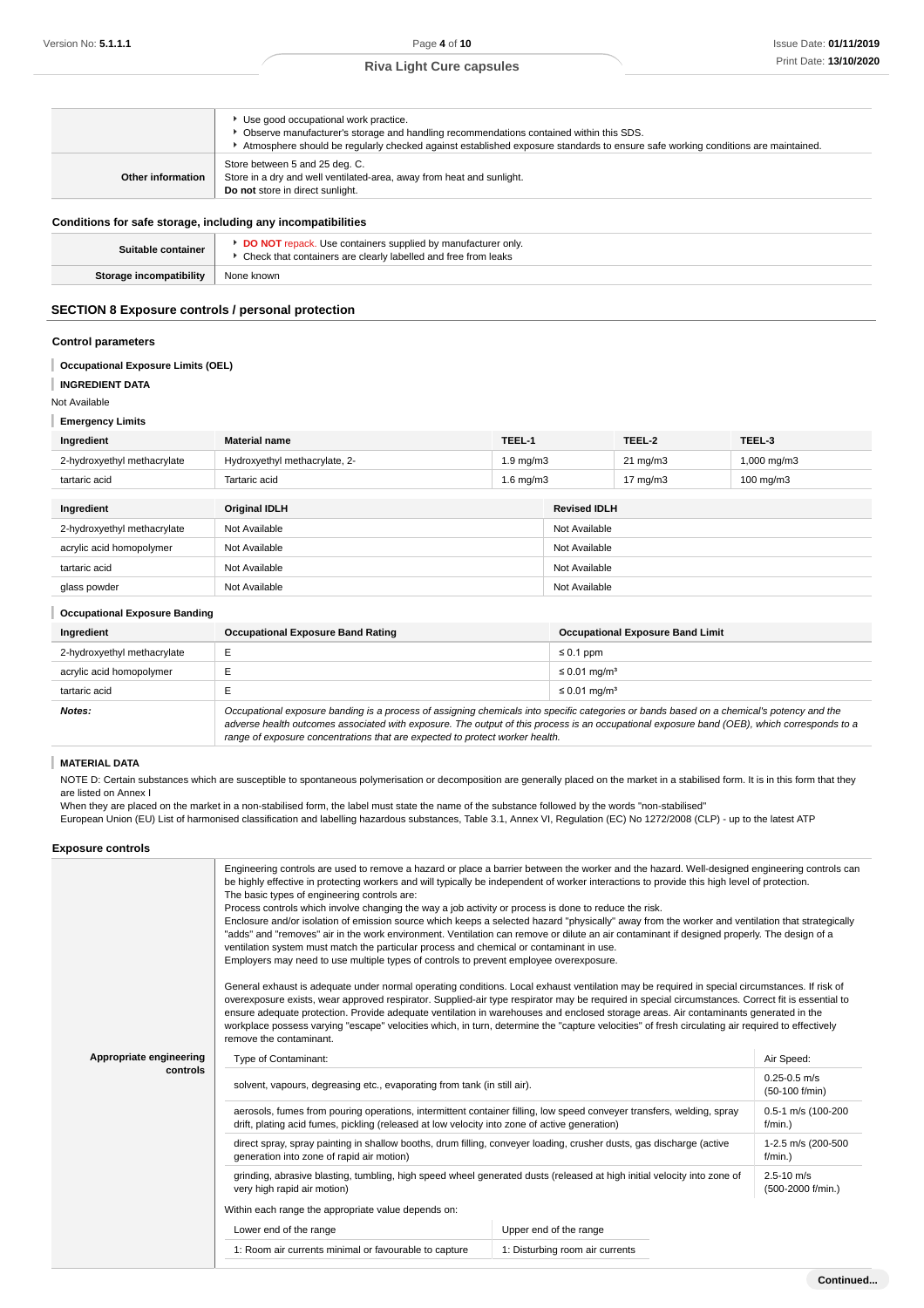|                              | 2: Contaminants of low toxicity or of nuisance value only.                                                                                                                                                                                                                                                                                                                                                                                                                                                                                                                                                                                                                                                                                                                                                                                                                                                                                                    | 2: Contaminants of high toxicity |  |  |
|------------------------------|---------------------------------------------------------------------------------------------------------------------------------------------------------------------------------------------------------------------------------------------------------------------------------------------------------------------------------------------------------------------------------------------------------------------------------------------------------------------------------------------------------------------------------------------------------------------------------------------------------------------------------------------------------------------------------------------------------------------------------------------------------------------------------------------------------------------------------------------------------------------------------------------------------------------------------------------------------------|----------------------------------|--|--|
|                              | 3: Intermittent, low production.                                                                                                                                                                                                                                                                                                                                                                                                                                                                                                                                                                                                                                                                                                                                                                                                                                                                                                                              | 3: High production, heavy use    |  |  |
|                              | 4: Large hood or large air mass in motion                                                                                                                                                                                                                                                                                                                                                                                                                                                                                                                                                                                                                                                                                                                                                                                                                                                                                                                     | 4: Small hood-local control only |  |  |
|                              | Simple theory shows that air velocity falls rapidly with distance away from the opening of a simple extraction pipe. Velocity generally decreases<br>with the square of distance from the extraction point (in simple cases). Therefore the air speed at the extraction point should be adjusted,<br>accordingly, after reference to distance from the contaminating source. The air velocity at the extraction fan, for example, should be a minimum of<br>1-2 m/s (200-400 f/min) for extraction of solvents generated in a tank 2 meters distant from the extraction point. Other mechanical considerations,<br>producing performance deficits within the extraction apparatus, make it essential that theoretical air velocities are multiplied by factors of 10 or<br>more when extraction systems are installed or used.                                                                                                                                |                                  |  |  |
| <b>Personal protection</b>   |                                                                                                                                                                                                                                                                                                                                                                                                                                                                                                                                                                                                                                                                                                                                                                                                                                                                                                                                                               |                                  |  |  |
| Eye and face protection      | Safety glasses with side shields.<br>Chemical goggles.<br>Contact lenses may pose a special hazard; soft contact lenses may absorb and concentrate irritants. A written policy document, describing<br>the wearing of lenses or restrictions on use, should be created for each workplace or task. This should include a review of lens absorption<br>and adsorption for the class of chemicals in use and an account of injury experience. Medical and first-aid personnel should be trained in<br>their removal and suitable equipment should be readily available. In the event of chemical exposure, begin eye irrigation immediately and<br>remove contact lens as soon as practicable. Lens should be removed at the first signs of eye redness or irritation - lens should be removed in<br>a clean environment only after workers have washed hands thoroughly. [CDC NIOSH Current Intelligence Bulletin 59], [AS/NZS 1336 or<br>national equivalent] |                                  |  |  |
| <b>Skin protection</b>       | See Hand protection below                                                                                                                                                                                                                                                                                                                                                                                                                                                                                                                                                                                                                                                                                                                                                                                                                                                                                                                                     |                                  |  |  |
| <b>Hands/feet protection</b> | ▶ Wear chemical protective gloves, e.g. PVC.<br>• Wear safety footwear or safety gumboots, e.g. Rubber<br>▶ Rubber Gloves                                                                                                                                                                                                                                                                                                                                                                                                                                                                                                                                                                                                                                                                                                                                                                                                                                     |                                  |  |  |
| <b>Body protection</b>       | See Other protection below                                                                                                                                                                                                                                                                                                                                                                                                                                                                                                                                                                                                                                                                                                                                                                                                                                                                                                                                    |                                  |  |  |
| Other protection             | • Overalls.<br>P.V.C apron.<br>Barrier cream.<br>Skin cleansing cream.<br>▶ Eye wash unit.                                                                                                                                                                                                                                                                                                                                                                                                                                                                                                                                                                                                                                                                                                                                                                                                                                                                    |                                  |  |  |

# **Respiratory protection**

Type A Filter of sufficient capacity. (AS/NZS 1716 & 1715, EN 143:2000 & 149:2001, ANSI Z88 or national equivalent)

Selection of the Class and Type of respirator will depend upon the level of breathing zone contaminant and the chemical nature of the contaminant. Protection Factors (defined as the ratio of contaminant outside and inside the mask) may also be important.

| Required minimum protection factor | Maximum gas/vapour concentration present in air p.p.m. (by volume) | <b>Half-face Respirator</b> | <b>Full-Face Respirator</b> |
|------------------------------------|--------------------------------------------------------------------|-----------------------------|-----------------------------|
| up to 10                           | 1000                                                               | A-AUS / Class1 P3           | $\overline{\phantom{a}}$    |
| up to 50                           | 1000                                                               |                             | A-AUS / Class 1 P3          |
| up to 50                           | 5000                                                               | Airline <sup>*</sup>        |                             |
| up to 100                          | 5000                                                               |                             | $A-2P3$                     |
| up to 100                          | 10000                                                              |                             | A-3 P3                      |
| $100+$                             |                                                                    |                             | Airline**                   |

\* - Continuous Flow \*\* - Continuous-flow or positive pressure demand

A(All classes) = Organic vapours, B AUS or B1 = Acid gasses, B2 = Acid gas or hydrogen cyanide(HCN), B3 = Acid gas or hydrogen cyanide(HCN), E = Sulfur dioxide(SO2), G = Agricultural chemicals, K = Ammonia(NH3), Hg = Mercury, NO = Oxides of nitrogen, MB = Methyl bromide, AX = Low boiling point organic compounds(below 65 degC)

# **SECTION 9 Physical and chemical properties**

### **Information on basic physical and chemical properties**

| Appearance                                      | Smooth, pale-coloured paste with slightly characteristic odour, does not mix with water. |                                            |                |  |
|-------------------------------------------------|------------------------------------------------------------------------------------------|--------------------------------------------|----------------|--|
|                                                 |                                                                                          |                                            |                |  |
| <b>Physical state</b>                           | Non Slump Paste                                                                          | Relative density (Water = $1$ )            | Not Available  |  |
| Odour                                           | Not Available                                                                            | Partition coefficient n-octanol<br>/ water | Not Available  |  |
| Odour threshold                                 | Not Available                                                                            | Auto-ignition temperature (°C)             | Not Available  |  |
| pH (as supplied)                                | Not Available                                                                            | Decomposition temperature                  | Not Available  |  |
| Melting point / freezing point<br>(°C)          | Not Available                                                                            | Viscosity (cSt)                            | Not Available  |  |
| Initial boiling point and boiling<br>range (°C) | Not Available                                                                            | Molecular weight (g/mol)                   | Not Applicable |  |
| Flash point (°C)                                | Not Available                                                                            | <b>Taste</b>                               | Not Available  |  |
| <b>Evaporation rate</b>                         | Not Available                                                                            | <b>Explosive properties</b>                | Not Available  |  |
| Flammability                                    | Not Available                                                                            | <b>Oxidising properties</b>                | Not Available  |  |
| Upper Explosive Limit (%)                       | Not Available                                                                            | Surface Tension (dyn/cm or<br>mN/m         | Not Available  |  |
| Lower Explosive Limit (%)                       | Not Available                                                                            | <b>Volatile Component (%vol)</b>           | Not Available  |  |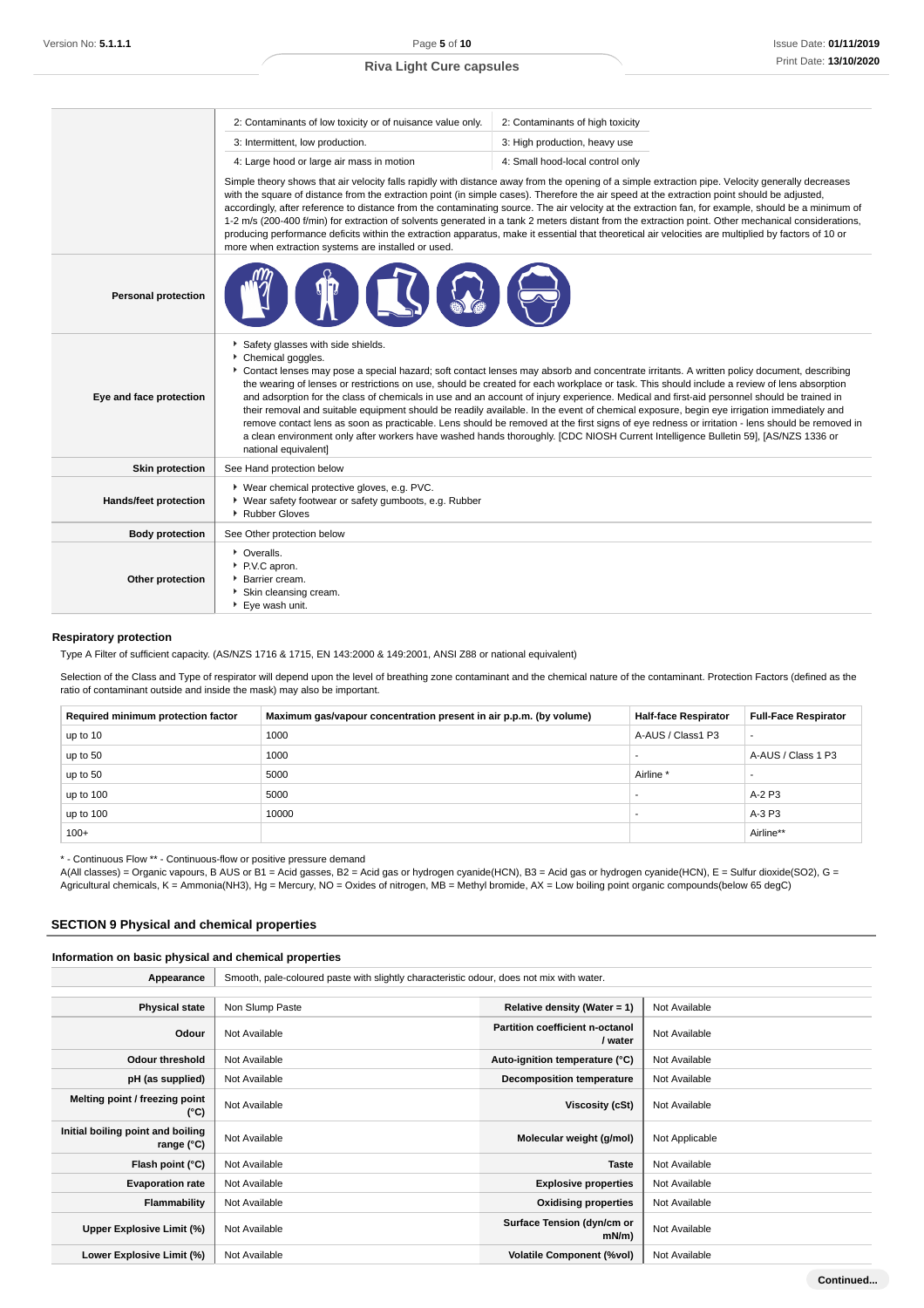| Vapour pressure (kPa)    | Not Available | <b>Gas group</b>        | Not Available |
|--------------------------|---------------|-------------------------|---------------|
| Solubility in water      | Immiscible    | pH as a solution $(1%)$ | Not Available |
| Vapour density (Air = 1) | Not Available | VOC a/L                 | Not Available |

# **SECTION 10 Stability and reactivity**

| Reactivity                            | See section 7                                                             |
|---------------------------------------|---------------------------------------------------------------------------|
| <b>Chemical stability</b>             | Product is considered stable and hazardous polymerisation will not occur. |
| Possibility of hazardous<br>reactions | See section 7                                                             |
| <b>Conditions to avoid</b>            | See section 7                                                             |
| Incompatible materials                | See section 7                                                             |
| Hazardous decomposition<br>products   | See section 5                                                             |

# **SECTION 11 Toxicological information**

# **Information on toxicological effects**

| Inhaled                         | Evidence shows, or practical experience predicts, that the material produces irritation of the respiratory system, in a substantial number of<br>individuals, following inhalation. In contrast to most organs, the lung is able to respond to a chemical insult by first removing or neutralising the<br>irritant and then repairing the damage. The repair process, which initially evolved to protect mammalian lungs from foreign matter and antigens,<br>may however, produce further lung damage resulting in the impairment of gas exchange, the primary function of the lungs. Respiratory tract<br>irritation often results in an inflammatory response involving the recruitment and activation of many cell types, mainly derived from the vascular<br>system.<br>Acute effects from inhalation of high concentrations of vapour are pulmonary irritation, including coughing, with nausea; central nervous system<br>depression - characterised by headache and dizziness, increased reaction time, fatigue and loss of co-ordination                                                                                                                                                                                                                                                                     |                                                       |  |
|---------------------------------|-----------------------------------------------------------------------------------------------------------------------------------------------------------------------------------------------------------------------------------------------------------------------------------------------------------------------------------------------------------------------------------------------------------------------------------------------------------------------------------------------------------------------------------------------------------------------------------------------------------------------------------------------------------------------------------------------------------------------------------------------------------------------------------------------------------------------------------------------------------------------------------------------------------------------------------------------------------------------------------------------------------------------------------------------------------------------------------------------------------------------------------------------------------------------------------------------------------------------------------------------------------------------------------------------------------------------|-------------------------------------------------------|--|
| Ingestion                       | Accidental ingestion of the material may be damaging to the health of the individual.                                                                                                                                                                                                                                                                                                                                                                                                                                                                                                                                                                                                                                                                                                                                                                                                                                                                                                                                                                                                                                                                                                                                                                                                                                 |                                                       |  |
| <b>Skin Contact</b>             | Evidence exists, or practical experience predicts, that the material either produces inflammation of the skin in a substantial number of individuals<br>following direct contact, and/or produces significant inflammation when applied to the healthy intact skin of animals, for up to four hours, such<br>inflammation being present twenty-four hours or more after the end of the exposure period. Skin irritation may also be present after prolonged or<br>repeated exposure; this may result in a form of contact dermatitis (nonallergic). The dermatitis is often characterised by skin redness (erythema)<br>and swelling (oedema) which may progress to blistering (vesiculation), scaling and thickening of the epidermis. At the microscopic level there<br>may be intercellular oedema of the spongy layer of the skin (spongiosis) and intracellular oedema of the epidermis.<br>The material may accentuate any pre-existing dermatitis condition<br>Open cuts, abraded or irritated skin should not be exposed to this material<br>Entry into the blood-stream through, for example, cuts, abrasions, puncture wounds or lesions, may produce systemic injury with harmful effects.<br>Examine the skin prior to the use of the material and ensure that any external damage is suitably protected. |                                                       |  |
| Eye                             | Evidence exists, or practical experience predicts, that the material may cause eye irritation in a substantial number of individuals and/or may<br>produce significant ocular lesions which are present twenty-four hours or more after instillation into the eye(s) of experimental animals.<br>Repeated or prolonged eye contact may cause inflammation characterised by temporary redness (similar to windburn) of the conjunctiva<br>(conjunctivitis); temporary impairment of vision and/or other transient eye damage/ulceration may occur.                                                                                                                                                                                                                                                                                                                                                                                                                                                                                                                                                                                                                                                                                                                                                                     |                                                       |  |
| Chronic                         | Long-term exposure to respiratory irritants may result in disease of the airways involving difficult breathing and related systemic problems.<br>Practical experience shows that skin contact with the material is capable either of inducing a sensitisation reaction in a substantial number of<br>individuals, and/or of producing a positive response in experimental animals.<br>Limited evidence suggests that repeated or long-term occupational exposure may produce cumulative health effects involving organs or<br>biochemical systems.<br>Sensitisation may give severe responses to very low levels of exposure, in situations where exposure may occur.                                                                                                                                                                                                                                                                                                                                                                                                                                                                                                                                                                                                                                                 |                                                       |  |
|                                 |                                                                                                                                                                                                                                                                                                                                                                                                                                                                                                                                                                                                                                                                                                                                                                                                                                                                                                                                                                                                                                                                                                                                                                                                                                                                                                                       |                                                       |  |
|                                 |                                                                                                                                                                                                                                                                                                                                                                                                                                                                                                                                                                                                                                                                                                                                                                                                                                                                                                                                                                                                                                                                                                                                                                                                                                                                                                                       |                                                       |  |
| <b>Riva Light Cure capsules</b> | <b>TOXICITY</b><br>Not Available                                                                                                                                                                                                                                                                                                                                                                                                                                                                                                                                                                                                                                                                                                                                                                                                                                                                                                                                                                                                                                                                                                                                                                                                                                                                                      | <b>IRRITATION</b><br>Not Available                    |  |
|                                 |                                                                                                                                                                                                                                                                                                                                                                                                                                                                                                                                                                                                                                                                                                                                                                                                                                                                                                                                                                                                                                                                                                                                                                                                                                                                                                                       |                                                       |  |
|                                 | <b>TOXICITY</b>                                                                                                                                                                                                                                                                                                                                                                                                                                                                                                                                                                                                                                                                                                                                                                                                                                                                                                                                                                                                                                                                                                                                                                                                                                                                                                       | <b>IRRITATION</b>                                     |  |
|                                 | Oral (guinea pig) LD50: =4680 mg/kg <sup>[2]</sup>                                                                                                                                                                                                                                                                                                                                                                                                                                                                                                                                                                                                                                                                                                                                                                                                                                                                                                                                                                                                                                                                                                                                                                                                                                                                    | Eye (rabbit): SEVERE *                                |  |
| 2-hydroxyethyl methacrylate     | Oral (mouse) LD50: =3275 mg/kg <sup>[2]</sup>                                                                                                                                                                                                                                                                                                                                                                                                                                                                                                                                                                                                                                                                                                                                                                                                                                                                                                                                                                                                                                                                                                                                                                                                                                                                         | Eye: adverse effect observed (irritating)[1]          |  |
|                                 | Oral (mouse) LD50: =5457 mg/kg $^{[2]}$                                                                                                                                                                                                                                                                                                                                                                                                                                                                                                                                                                                                                                                                                                                                                                                                                                                                                                                                                                                                                                                                                                                                                                                                                                                                               | Skin (rabbit): non-irritating*                        |  |
|                                 | Oral (mouse) LD50: =5888 mg/kg $^{[2]}$                                                                                                                                                                                                                                                                                                                                                                                                                                                                                                                                                                                                                                                                                                                                                                                                                                                                                                                                                                                                                                                                                                                                                                                                                                                                               | Skin: no adverse effect observed (not irritating)[1]  |  |
|                                 | Oral (rat) LD50: =5050 mg/kg <sup>[2]</sup>                                                                                                                                                                                                                                                                                                                                                                                                                                                                                                                                                                                                                                                                                                                                                                                                                                                                                                                                                                                                                                                                                                                                                                                                                                                                           |                                                       |  |
|                                 | <b>TOXICITY</b>                                                                                                                                                                                                                                                                                                                                                                                                                                                                                                                                                                                                                                                                                                                                                                                                                                                                                                                                                                                                                                                                                                                                                                                                                                                                                                       | <b>IRRITATION</b>                                     |  |
| acrylic acid homopolymer        | Not Available                                                                                                                                                                                                                                                                                                                                                                                                                                                                                                                                                                                                                                                                                                                                                                                                                                                                                                                                                                                                                                                                                                                                                                                                                                                                                                         | Eye: adverse effect observed (irreversible damage)[1] |  |
|                                 |                                                                                                                                                                                                                                                                                                                                                                                                                                                                                                                                                                                                                                                                                                                                                                                                                                                                                                                                                                                                                                                                                                                                                                                                                                                                                                                       | Skin: no adverse effect observed (not irritating)[1]  |  |
|                                 | <b>TOXICITY</b>                                                                                                                                                                                                                                                                                                                                                                                                                                                                                                                                                                                                                                                                                                                                                                                                                                                                                                                                                                                                                                                                                                                                                                                                                                                                                                       | <b>IRRITATION</b>                                     |  |
| tartaric acid                   | 5000 mg/kg[2]                                                                                                                                                                                                                                                                                                                                                                                                                                                                                                                                                                                                                                                                                                                                                                                                                                                                                                                                                                                                                                                                                                                                                                                                                                                                                                         | Not Available                                         |  |
|                                 | <b>TOXICITY</b>                                                                                                                                                                                                                                                                                                                                                                                                                                                                                                                                                                                                                                                                                                                                                                                                                                                                                                                                                                                                                                                                                                                                                                                                                                                                                                       | <b>IRRITATION</b>                                     |  |
| glass powder                    | Not Available                                                                                                                                                                                                                                                                                                                                                                                                                                                                                                                                                                                                                                                                                                                                                                                                                                                                                                                                                                                                                                                                                                                                                                                                                                                                                                         | Not Available                                         |  |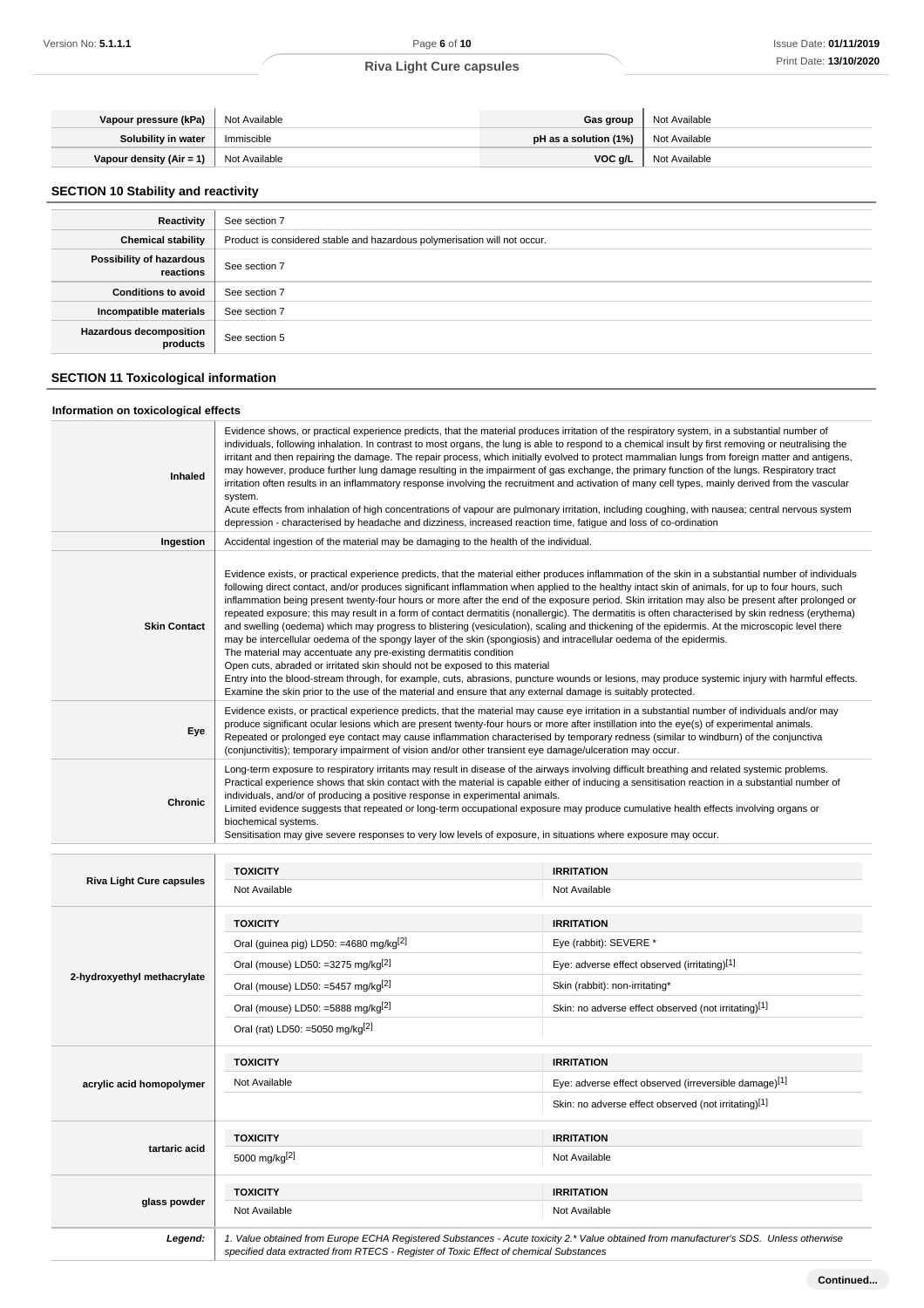| 2-HYDROXYETHYL<br><b>METHACRYLATE</b>     | Dermal (rabbit): >5000 mg/kg* Effects persist beyond 21 days<br>The following information refers to contact allergens as a group and may not be specific to this product.<br>Contact allergies quickly manifest themselves as contact eczema, more rarely as urticaria or Quincke's oedema. The pathogenesis of contact<br>eczema involves a cell-mediated (T lymphocytes) immune reaction of the delayed type. Other allergic skin reactions, e.g. contact urticaria,<br>involve antibody-mediated immune reactions. The significance of the contact allergen is not simply determined by its sensitisation potential: the<br>distribution of the substance and the opportunities for contact with it are equally important. A weakly sensitising substance which is widely<br>distributed can be a more important allergen than one with stronger sensitising potential with which few individuals come into contact. From a<br>clinical point of view, substances are noteworthy if they produce an allergic test reaction in more than 1% of the persons tested.<br>Where no "official" classification for acrylates and methacrylates exists, there has been cautious attempts to create classifications in the absence<br>of contrary evidence. For example<br>Monalkyl or monoarylesters of acrylic acids should be classified as R36/37/38 and R51/53<br>Monoalkyl or monoaryl esters of methacrylic acid should be classified as R36/37/38<br>Based on the available oncogenicity data and without a better understanding of the carcinogenic mechanism the Health and Environmental<br>Review Division (HERD), Office of Toxic Substances (OTS), of the US EPA previously concluded that all chemicals that contain the acrylate or<br>methacrylate moiety (CH2=CHCOO or CH2=C(CH3)COO) should be considered to be a carcinogenic hazard unless shown otherwise by<br>adequate testing.<br>This position has now been revised and acrylates and methacrylates are no longer de facto carcinogens.                                                                                                                                                                                                                                                                                                                                                                                                                                                                                                                                                                                                                                                                                                                                                                                                                                                                                                                                                                                                                                                                                                                                                                                                                                                                                                                                                                                                                                                                                                                                                                                                                                                                                                                                                                                                                                                                                                                                                                                                                                                                                                                                                                                                                                                                                                                                                                                                                                                                                                                                                                                                                                                                                                                                                                                                                                                                                                                                                                                                                                                                                                                                                                                                                                                                                                                                                                                                                                                                                                                                                                                                                                                                                                                                                                                                                                                                                                                                                                                                                                                                                                                                                                                                                                                                                                                       |
|-------------------------------------------|-----------------------------------------------------------------------------------------------------------------------------------------------------------------------------------------------------------------------------------------------------------------------------------------------------------------------------------------------------------------------------------------------------------------------------------------------------------------------------------------------------------------------------------------------------------------------------------------------------------------------------------------------------------------------------------------------------------------------------------------------------------------------------------------------------------------------------------------------------------------------------------------------------------------------------------------------------------------------------------------------------------------------------------------------------------------------------------------------------------------------------------------------------------------------------------------------------------------------------------------------------------------------------------------------------------------------------------------------------------------------------------------------------------------------------------------------------------------------------------------------------------------------------------------------------------------------------------------------------------------------------------------------------------------------------------------------------------------------------------------------------------------------------------------------------------------------------------------------------------------------------------------------------------------------------------------------------------------------------------------------------------------------------------------------------------------------------------------------------------------------------------------------------------------------------------------------------------------------------------------------------------------------------------------------------------------------------------------------------------------------------------------------------------------------------------------------------------------------------------------------------------------------------------------------------------------------------------------------------------------------------------------------------------------------------------------------------------------------------------------------------------------------------------------------------------------------------------------------------------------------------------------------------------------------------------------------------------------------------------------------------------------------------------------------------------------------------------------------------------------------------------------------------------------------------------------------------------------------------------------------------------------------------------------------------------------------------------------------------------------------------------------------------------------------------------------------------------------------------------------------------------------------------------------------------------------------------------------------------------------------------------------------------------------------------------------------------------------------------------------------------------------------------------------------------------------------------------------------------------------------------------------------------------------------------------------------------------------------------------------------------------------------------------------------------------------------------------------------------------------------------------------------------------------------------------------------------------------------------------------------------------------------------------------------------------------------------------------------------------------------------------------------------------------------------------------------------------------------------------------------------------------------------------------------------------------------------------------------------------------------------------------------------------------------------------------------------------------------------------------------------------------------------------------------------------------------------------------------------------------------------------------------------------------------------------------------------------------------------------------------------------------------------------------------------------------------------------------------------------------------------------------------------------------------------------------------------------------------------------------------------------------------------------------------------------------------------------------------------------------------------------------------------------------------------------------------------------------------------------------------------------------------------------------------------------------------------------------------------------------------------------------------------------------------------------------------------------------------------------------------------------------------------------------------------------------------------------------------------------------------------------------------------------------------------------------------------------------------------------------------------------------------------------------------------------------------------------------------------------------------------------------------------------------------------------------------------------------------------------------------------------------------------------------------------------------------------------|
| <b>ACRYLIC ACID</b><br><b>HOMOPOLYMER</b> | Polycarboxylates are of low toxicity by all exposure routes examined.<br>Homopolymers(P-AA) are of low acute toxicity to the rat (LD50 > 5 g/kg bw/d) and are not irritating to the rabbit's skin and, at the most, slightly<br>irritating to the eye. Further P-AA has no sensitising potential.<br>The adverse effect after repeated inhalation dosing (91-d/rat) was a mild, reversible pulmonary irritation. This effect is considered as not<br>substance related owing to the physical property of the respirable dust, which caused local and not systemic lung effects.<br>There was neither evidence for a genotoxic potential of PAA using a variety of genetic endpoints in-vitro and in-vivo, nor for developmental<br>toxicity or reprotoxicity in the rat. Based upon the available data, it is considered that exposure to polycarboxylates does not imply any<br>particular hazard to humans<br>The Cosmetic Ingredient Review (CIR) Expert Panel noted that these crosslinked alkyl acrylates are macromolecules that are not expected to<br>pass through the stratum corneum of the skin, so significant dermal absorption is not expected. Therefore, topically applied cosmetics are not<br>expected to result in systemic or reproductive and developmental toxicity or to have genotoxic or carcinogenic effects upon use.<br>The Panel noted that cosmetic products containing these ingredients are reportedly used around the eyes, on the lips, and on other mucous<br>membranes. Thus, crosslinked alkyl acrylates could be absorbed systemically through the relatively moist, n stratum cornea of the conjunctiva,<br>lips, and other mucous membranes, and through ingestion when applied to the lips. However, the Panel noted that any absorption through healthy<br>intact mucous membranes is likely to be not significant, primarily because of the relatively large molecular sizes. Furthermore, the chemically<br>inert nature of the polymers precludes degradation to smaller absorbable species.<br>Absorption of the polymers and their residual monomers in cosmetic products also would be limited after application to the lips or eye area based<br>on the relatively small fractions of the applied products that might be inadvertently ingested or make direct contact with the conjunctiva.<br>The Carbomers (Carbopols) are synthetic, high molecular weight, nonlinear polymers of acrylic acid, cross-linked with a polyalkenyl polyether.<br>The Carbomer polymers are used in cosmetics and emulsifying agents at concentrations up to 50%. Acute oral animal studies showed that<br>Carbomers-910, -934, -934P, -940, and -941 have low toxicities when ingested. Rabbits showed minimal skin irritation and zero to moderate eye<br>irritation when tested with Carbomers-910 and -934. Subchronic feeding of rats and dogs with Carbomer-934 in the diet resulted in lower than<br>normal body weights, but no pathological changes were observed. Dogs chronically fed Carbomer-934P manifested gastrointestinal irritation and<br>marked pigment deposition within Kupffer cells of the liver. Clinical studies with Carbomers showed that these polymers have low potential for<br>skin irritation and sensitization at concentrations up to 100%. Carbomer-934 demonstrated low potential for phototoxicity and photo-contact<br>allergenicity. On the basis of the available information presented and as qualified in the report, it is concluded that the Carbomers are safe as<br>cosmetic ingredients.<br>Little toxicity data is available for acrylic crosspolymers; the acute dermal and oral toxicity data that were found indicated that these ingredients<br>are not very toxic. The little genotoxicity data that were available reported negative results in Ames tests. Carcinogenicity data were not found in<br>the published literature for the polymers, but data were available for the monomers.<br>In an alternative method study, acrylates/vinyl neodecanoate crosspolymer was predicted to be a non-irritant. The non-human studies reported<br>no to slight irritation with undiluted and weak sensitization with 2% aq., acrylates/C10-30 alkyl acrylate crosspolymer, no irritation with acrylates<br>crosspolymer at 30% in olive oil, and no irritation or sensitization with sodium acrylates crosspolymer-2 (concentration not specified). Mostly,<br>human testing with undiluted acrylates/C10-30 alkyl acrylate crosspolymer, acrylates crosspolymer, and acrylates/ethylhexyl acrylate<br>crosspolymer, up to 2.5% aq. acrylates/vinyl isodecanoate crosspolymer, 1% aq. dilutions of formulations containing 2% acrylates/vinyl<br>neodecanoate crosspolymer, and formulations containing up to 2.6% lauryl methacrylate/glycol dimethacrylate crosspolymers do not indicate any<br>dermal irritation or sensitization. The only exception was a weak irritant response noted during an intensified Shelanski human repeated insult<br>patch test (HRIPT) with undiluted acrylates/C10-30 alkyl acrylate crosspolymer.<br>Alternative test methods for ocular irritation indicated that acrylates/vinyl isodecanoate crosspolymer and a formulation containing 1% lauryl<br>methacrylate/glycol dimethacrylate crosspolymer are not likely ocular irritants. In studies using rabbits, undiluted acrylates/C10-30 alkyl acrylate<br>crosspolymer produced minimal to moderate irritation, and it was considered a borderline irritant in unrinsed rabbit eyes. Acrylates crosspolymer,<br>at 50% in olive oil, and sodium acrylates crosspolymer-2 did not appear to be ocular irritants in rabbit eyes. Two different risk assessments<br>evaluating the carcinogenic endpoint for benzene that may be present in acrylates/ C10-30 alkyl acrylates crosspolymer resulted in different<br>lifetime risk. One found that the risk was within the range associated with a 10exp 6 cancer risk, while the other reported a 20-fold greater risk.<br>Final Safety Assessment: Crosslinked Alkyl Acrylates as Used in Cosmetics. Nov 2011<br>Cosmetic Ingredient Review (CIR) Expert Panel<br>http://ntp.niehs.nih.gov/ntp/roc/nominations/2013/publiccomm/attachmentcir_508.pdf<br>The substance is classified by IARC as Group 3: |
| <b>TARTARIC ACID</b>                      | <b>NOT</b> classifiable as to its carcinogenicity to humans.<br>Evidence of carcinogenicity may be inadequate or limited in animal testing.<br>for simple alpha-hydroxy carboxylic acids and their salts:<br>The US Food and Drug Administration (FDA) received a total of 114 adverse dermatologic experience reports for alpha-hydroxy acids (AHA)-<br>containing skin care products between 1992 and February 2004, with the maximum number in 1994. The reported adverse experiences included<br>burning (45), dermatitis or rash (35), swelling (29), pigmentary changes (15), blisters or welts (14), skin peeling (13), itching (12), irritation or<br>tenderness (8), chemical burns (6), and increased sunburn (3). The frequency of such reports for skin exfoliating products that contain AHAs has<br>been considerably lower in subsequent years. The more serious adverse reactions appear to occur most often with products that cause the<br>greatest degree of exfoliation, such as "skin peelers."<br>Various studies confirmed previous industry studies indicating that applying AHAs to the skin results in increased UV sensitivity. After four weeks<br>of AHA application, volunteers' sensitivity to skin reddening produced by UV increased by 18 percent. Similarly, the volunteers' sensitivity to<br>UV-induced cellular damage doubled, on average, with considerable differences among individuals. Topical glycolic acid enhances photodamage<br>by ultraviolet light.<br>However, the studies also indicated that this increase in sensitivity is reversible and does not last long after discontinuing use of the AHA cream.<br>One week after the treatments were halted, researchers found no significant differences in UV sensitivity among the various skin sites.<br>Most AHAs are physiologic, natural, and non-toxic substances. All members of the group promote normal keratinization and desquamation.<br>Those with multiple hydroxyl groups are moisturizing antioxidants, and are especially gentle for sensitive skin.<br>The studies did not identify exactly how AHAs bring about the increased UV sensitivity, although the effects did not appear to involve dramatic<br>increases in UV-induced damage to DNA in the skin.<br>Previous FDA studies have indicated that a cosmetic-type cream base caused an AHA to penetrate more deeply into the skin when compared to                                                                                                                                                                                                                                                                                                                                                                                                                                                                                                                                                                                                                                                                                                                                                                                                                                                                                                                                                                                                                                                                                                                                                                                                                                                                                                                                                                                                                                                                                                                                                                                                                                                                                                                                                                                                                                                                                                                                                                                                                                                                                                                                                                                                                                                                                                                                                                                                                                                                                                                                                                                                                                                                                                                                                                                                                                                                                                                                                                                                                                                                                                                                                                                                                                                                                                                                                                                                                                                                                                                                                                                                                                                                                                                                                                                                                                                                                                     |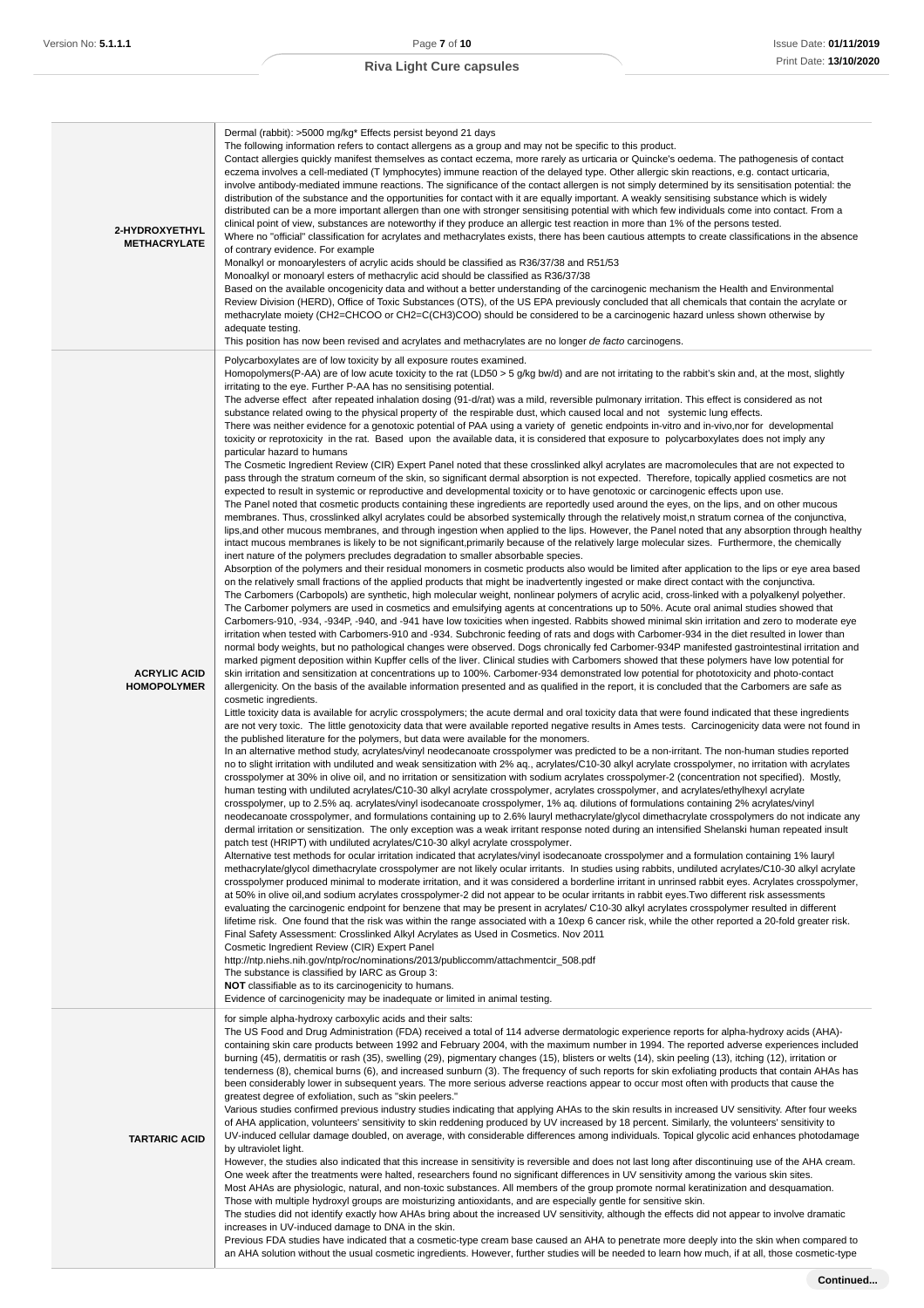|                                                                                                              | ingredients influence the AHA-related effects on UV sensitivity.<br>The toxicology of simple alpha hydroxy carboxylic acids cluster is characterised by five compounds sharing the functional group defining the<br>cluster name<br>Experimental data available for members of the simple alpha-hydroxy carboxylic acids indicate a low acute, repeated-dose, reproductive and<br>developmental toxicity.<br>The simple alpha hydroxy carboxylic acids are eye and skin irritants but are not expected to be skin sensitisers.<br>Genotoxicity test data for two cluster members and a cancer bioassay for the calcium salt of propanoic acid, 2-hydroxy-yielded negative results<br>and all other cluster members are considered to have little or no mutagenic or carcinogenic potential.<br>Acute oral toxicity of propanoic acid, 2-hydroxy- (2S)- (79-33-4) and propanoic acid, 2-hydroxy- (50-21-5) are low. The repeated-dose and<br>developmental toxicity of the three tested simple alpha -hydroxy carboxylic acids is low. In EPA's High Production Volume Program, reproductive<br>toxicity testing for propanoic acid, 2-hydroxy- (50-21-5) was deemed unnecessary because it is a normal component of human intermediary<br>metabolism. Reproductive toxicity of acetic acid, 2-hydroxy- (79-14-1) has been tested and was found to be low. Low reproductive toxicity of the<br>associated potassium salts is also expected to be low. Alpha-hydroxy carboxylic acids are severe eye irritants. Acetic acid, 2-hydroxy- (79-14-1),<br>propanoic acid, 2-hydroxy- (2S)- (79-33-4) and propanoic acid, 2-hydroxy- (50-21-5) all produced positive skin irritation in rabbits. The members<br>of this cluster are not expected to be skin sensitisers based on negative results in guinea pigs for both acetic acid, 2-hydroxy- (79-14-1) and<br>propanoic acid, 2-hydroxy- (2S)- (79-33-4). Genotoxicity data for acetic acid, 2-hydroxy-(79-14-1) and propanoic acid, 2-hydroxy- (50-21-5) are<br>acid, 2-hydroxy- (50-21-5) in rats showed no evidence of carcinogenicity. An expert judgment based on mechanism-based structure-activity<br>relationship considerations indicate little or no carcinogenic potential for any of the cluster members due to expected rapid metabolism/excretion<br>and lack of genotoxic structural alert. This judgment is supported by the negative cancer and mutagenicity data for propanoic acid, 2-<br>hydroxy- (50-21-5), which is considered a reasonable analogue to the rest of the cluster.<br>Some products containing alpha-hydroxy acids (AHAs) have been marketed for uses such as treating acne, removing scars, and lightening<br>discolorations. Among these are some products marketed as "skin peelers," which may contain relatively high concentrations of AHAs or other<br>acids and are designed to remove the outer layer of the skin<br>Convulsions, haemorrhage recorded. |                                 | negative, indicating that none of the cluster members are expected to be genotoxic. A 2-year drinking water study of the calcium salt of propanoic                  |
|--------------------------------------------------------------------------------------------------------------|----------------------------------------------------------------------------------------------------------------------------------------------------------------------------------------------------------------------------------------------------------------------------------------------------------------------------------------------------------------------------------------------------------------------------------------------------------------------------------------------------------------------------------------------------------------------------------------------------------------------------------------------------------------------------------------------------------------------------------------------------------------------------------------------------------------------------------------------------------------------------------------------------------------------------------------------------------------------------------------------------------------------------------------------------------------------------------------------------------------------------------------------------------------------------------------------------------------------------------------------------------------------------------------------------------------------------------------------------------------------------------------------------------------------------------------------------------------------------------------------------------------------------------------------------------------------------------------------------------------------------------------------------------------------------------------------------------------------------------------------------------------------------------------------------------------------------------------------------------------------------------------------------------------------------------------------------------------------------------------------------------------------------------------------------------------------------------------------------------------------------------------------------------------------------------------------------------------------------------------------------------------------------------------------------------------------------------------------------------------------------------------------------------------------------------------------------------------------------------------------------------------------------------------------------------------------------------------------------------------------------------------------------------------------------------------------------------------------------------------------------------------------------------------------------------------------------------------------------------------------------------------------------------------------------------------------------|---------------------------------|---------------------------------------------------------------------------------------------------------------------------------------------------------------------|
| glass powder                                                                                                 | No significant acute toxicological data identified in literature search.                                                                                                                                                                                                                                                                                                                                                                                                                                                                                                                                                                                                                                                                                                                                                                                                                                                                                                                                                                                                                                                                                                                                                                                                                                                                                                                                                                                                                                                                                                                                                                                                                                                                                                                                                                                                                                                                                                                                                                                                                                                                                                                                                                                                                                                                                                                                                                                                                                                                                                                                                                                                                                                                                                                                                                                                                                                                           |                                 |                                                                                                                                                                     |
| 2-HYDROXYETHYL<br><b>METHACRYLATE &amp; ACRYLIC</b><br><b>ACID HOMOPOLYMER &amp;</b><br><b>TARTARIC ACID</b> | Asthma-like symptoms may continue for months or even years after exposure to the material ceases. This may be due to a non-allergenic<br>condition known as reactive airways dysfunction syndrome (RADS) which can occur following exposure to high levels of highly irritating<br>compound. Key criteria for the diagnosis of RADS include the absence of preceding respiratory disease, in a non-atopic individual, with abrupt<br>onset of persistent asthma-like symptoms within minutes to hours of a documented exposure to the irritant. A reversible airflow pattern, on<br>spirometry, with the presence of moderate to severe bronchial hyperreactivity on methacholine challenge testing and the lack of minimal<br>lymphocytic inflammation, without eosinophilia, have also been included in the criteria for diagnosis of RADS. RADS (or asthma) following an<br>irritating inhalation is an infrequent disorder with rates related to the concentration of and duration of exposure to the irritating substance.<br>Industrial bronchitis, on the other hand, is a disorder that occurs as result of exposure due to high concentrations of irritating substance (often<br>particulate in nature) and is completely reversible after exposure ceases. The disorder is characterised by dyspnea, cough and mucus<br>production.                                                                                                                                                                                                                                                                                                                                                                                                                                                                                                                                                                                                                                                                                                                                                                                                                                                                                                                                                                                                                                                                                                                                                                                                                                                                                                                                                                                                                                                                                                                                                                                                      |                                 |                                                                                                                                                                     |
| <b>Acute Toxicity</b>                                                                                        | ×                                                                                                                                                                                                                                                                                                                                                                                                                                                                                                                                                                                                                                                                                                                                                                                                                                                                                                                                                                                                                                                                                                                                                                                                                                                                                                                                                                                                                                                                                                                                                                                                                                                                                                                                                                                                                                                                                                                                                                                                                                                                                                                                                                                                                                                                                                                                                                                                                                                                                                                                                                                                                                                                                                                                                                                                                                                                                                                                                  | Carcinogenicity                 | ×                                                                                                                                                                   |
| <b>Skin Irritation/Corrosion</b>                                                                             | ✔                                                                                                                                                                                                                                                                                                                                                                                                                                                                                                                                                                                                                                                                                                                                                                                                                                                                                                                                                                                                                                                                                                                                                                                                                                                                                                                                                                                                                                                                                                                                                                                                                                                                                                                                                                                                                                                                                                                                                                                                                                                                                                                                                                                                                                                                                                                                                                                                                                                                                                                                                                                                                                                                                                                                                                                                                                                                                                                                                  | <b>Reproductivity</b>           | ×                                                                                                                                                                   |
| <b>Serious Eye Damage/Irritation</b>                                                                         | ✔                                                                                                                                                                                                                                                                                                                                                                                                                                                                                                                                                                                                                                                                                                                                                                                                                                                                                                                                                                                                                                                                                                                                                                                                                                                                                                                                                                                                                                                                                                                                                                                                                                                                                                                                                                                                                                                                                                                                                                                                                                                                                                                                                                                                                                                                                                                                                                                                                                                                                                                                                                                                                                                                                                                                                                                                                                                                                                                                                  | <b>STOT - Single Exposure</b>   | ✔                                                                                                                                                                   |
| <b>Respiratory or Skin</b><br>sensitisation                                                                  | ✔                                                                                                                                                                                                                                                                                                                                                                                                                                                                                                                                                                                                                                                                                                                                                                                                                                                                                                                                                                                                                                                                                                                                                                                                                                                                                                                                                                                                                                                                                                                                                                                                                                                                                                                                                                                                                                                                                                                                                                                                                                                                                                                                                                                                                                                                                                                                                                                                                                                                                                                                                                                                                                                                                                                                                                                                                                                                                                                                                  | <b>STOT - Repeated Exposure</b> | ✔                                                                                                                                                                   |
| <b>Mutagenicity</b>                                                                                          | ×                                                                                                                                                                                                                                                                                                                                                                                                                                                                                                                                                                                                                                                                                                                                                                                                                                                                                                                                                                                                                                                                                                                                                                                                                                                                                                                                                                                                                                                                                                                                                                                                                                                                                                                                                                                                                                                                                                                                                                                                                                                                                                                                                                                                                                                                                                                                                                                                                                                                                                                                                                                                                                                                                                                                                                                                                                                                                                                                                  | <b>Aspiration Hazard</b>        | ×                                                                                                                                                                   |
|                                                                                                              |                                                                                                                                                                                                                                                                                                                                                                                                                                                                                                                                                                                                                                                                                                                                                                                                                                                                                                                                                                                                                                                                                                                                                                                                                                                                                                                                                                                                                                                                                                                                                                                                                                                                                                                                                                                                                                                                                                                                                                                                                                                                                                                                                                                                                                                                                                                                                                                                                                                                                                                                                                                                                                                                                                                                                                                                                                                                                                                                                    | Legend:                         | $\blacktriangleright$ – Data either not available or does not fill the criteria for classification<br>$\blacktriangleright$ - Data available to make classification |

# **SECTION 12 Ecological information**

| <b>Toxicity</b>                 |                  |                           |                               |                  |                  |
|---------------------------------|------------------|---------------------------|-------------------------------|------------------|------------------|
|                                 | Endpoint         | <b>Test Duration (hr)</b> | <b>Species</b>                | Value            | <b>Source</b>    |
| <b>Riva Light Cure capsules</b> | Not<br>Available | Not Available             | Not Available                 | Not<br>Available | Not<br>Available |
|                                 | Endpoint         | <b>Test Duration (hr)</b> | <b>Species</b>                | Value            | <b>Source</b>    |
|                                 | <b>LC50</b>      | 96                        | Fish                          | $>100$ mg/L      | $\overline{2}$   |
| 2-hydroxyethyl methacrylate     | <b>EC50</b>      | 48                        | Crustacea                     | 210mg/L          | 2                |
|                                 | <b>EC50</b>      | 72                        | Algae or other aquatic plants | >1-260mg/L       | $\overline{2}$   |
|                                 | <b>NOEC</b>      | 504                       | Crustacea                     | 24.1mg/L         | 2                |
|                                 | Endpoint         | <b>Test Duration (hr)</b> | <b>Species</b>                | Value            | Source           |
| acrylic acid homopolymer        | <b>LC50</b>      | 96                        | Fish                          | 27mg/L           | 2                |
|                                 | <b>EC50</b>      | 48                        | Crustacea                     | 47mg/L           | 2                |
|                                 | <b>EC50</b>      | 72                        | Algae or other aquatic plants | $0.75$ mg/L      | $\overline{2}$   |
|                                 | <b>NOEC</b>      | 72                        | Algae or other aquatic plants | $0.03$ mg/L      | $\overline{2}$   |
|                                 | Endpoint         | <b>Test Duration (hr)</b> | <b>Species</b>                | Value            | <b>Source</b>    |
|                                 | <b>LC50</b>      | 96                        | Fish                          | $>100$ mg/L      | 2                |
|                                 | <b>EC50</b>      | 48                        | Crustacea                     | 93.313mg/L       | 2                |
| tartaric acid                   | <b>EC50</b>      | 72                        | Algae or other aquatic plants | 51.404mg/L       | $\overline{2}$   |
|                                 | EC <sub>0</sub>  | 32                        | Crustacea                     | 135mg/L          | 2                |
|                                 | <b>NOEC</b>      | 72                        | Algae or other aquatic plants | 3.125mg/L        | $\overline{2}$   |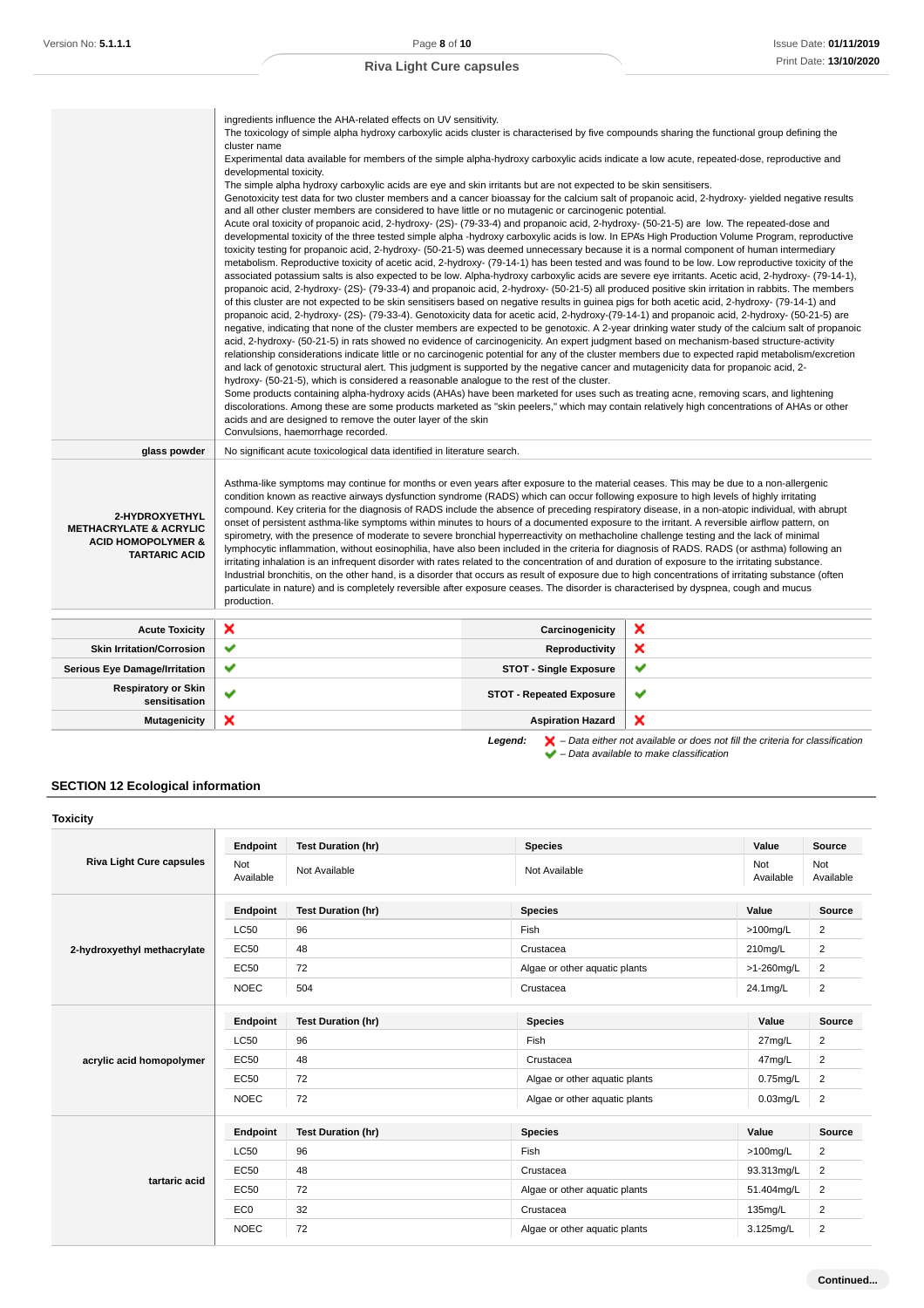|              | Endpoint                                                                                                                                                                                                                                                                                                                                                                                        | <b>Test Duration (hr)</b> | <b>Species</b> | Value            | Source           |
|--------------|-------------------------------------------------------------------------------------------------------------------------------------------------------------------------------------------------------------------------------------------------------------------------------------------------------------------------------------------------------------------------------------------------|---------------------------|----------------|------------------|------------------|
| glass powder | Not<br>Available                                                                                                                                                                                                                                                                                                                                                                                | Not Available             | Not Available  | Not<br>Available | Not<br>Available |
| Legend:      | Extracted from 1. IUCLID Toxicity Data 2. Europe ECHA Registered Substances - Ecotoxicological Information - Aquatic Toxicity 3. EPIWIN Suite<br>V3.12 (QSAR) - Aquatic Toxicity Data (Estimated) 4. US EPA, Ecotox database - Aquatic Toxicity Data 5. ECETOC Aquatic Hazard Assessment<br>Data 6. NITE (Japan) - Bioconcentration Data 7. METI (Japan) - Bioconcentration Data 8. Vendor Data |                           |                |                  |                  |

#### **DO NOT** discharge into sewer or waterways.

#### **Persistence and degradability**

| Ingredient                  | Persistence: Water/Soil | Persistence: Air |
|-----------------------------|-------------------------|------------------|
| 2-hydroxyethyl methacrylate | LOW                     | LOW              |
| acrylic acid homopolymer    | LOW                     | LOW              |
| tartaric acid               | LOW                     | LOW              |

#### **Bioaccumulative potential**

| <b>Bioaccumulation</b>    |
|---------------------------|
| LOW (BCF = $1.54$ )       |
| LOW (LogKOW = $0.4415$ )  |
| LOW (LogKOW = $-1.0017$ ) |
|                           |

# **Mobility in soil**

| Ingredient                  | <b>Mobility</b>      |
|-----------------------------|----------------------|
| 2-hydroxyethyl methacrylate | HIGH (KOC = 1.043)   |
| acrylic acid homopolymer    | $HIGH (KOC = 1.201)$ |
| tartaric acid               | $HIGH (KOC = 1)$     |

# **SECTION 13 Disposal considerations**

| Waste treatment methods      |                                                                                                                                                                                                                                                                                                                                                                                                                                                        |  |
|------------------------------|--------------------------------------------------------------------------------------------------------------------------------------------------------------------------------------------------------------------------------------------------------------------------------------------------------------------------------------------------------------------------------------------------------------------------------------------------------|--|
| Product / Packaging disposal | <b>DO NOT</b> allow wash water from cleaning or process equipment to enter drains.<br>It may be necessary to collect all wash water for treatment before disposal.<br>In all cases disposal to sewer may be subject to local laws and regulations and these should be considered first.<br>Where in doubt contact the responsible authority.<br>Consult State Land Waste Management Authority for disposal.<br>Bury residue in an authorised landfill. |  |

### **SECTION 14 Transport information**

| . .<br>∟a⊧        |                            |  |
|-------------------|----------------------------|--|
| <b>Marine</b>     | <b>NO</b>                  |  |
| $\mathbf{m}$<br>. | ١n<br>\nnlir<br>cable<br>◝ |  |

# **Land transport (ADG): NOT REGULATED FOR TRANSPORT OF DANGEROUS GOODS**

**Air transport (ICAO-IATA / DGR): NOT REGULATED FOR TRANSPORT OF DANGEROUS GOODS**

**Sea transport (IMDG-Code / GGVSee): NOT REGULATED FOR TRANSPORT OF DANGEROUS GOODS**

**Transport in bulk according to Annex II of MARPOL and the IBC code** Not Applicable

#### **SECTION 15 Regulatory information**

**glass powder is found on the following regulatory lists**

Not Applicable

**Safety, health and environmental regulations / legislation specific for the substance or mixture**

| 2-hydroxyethyl methacrylate is found on the following regulatory lists                         |                                                                                    |
|------------------------------------------------------------------------------------------------|------------------------------------------------------------------------------------|
| Australia Hazardous Chemical Information System (HCIS) - Hazardous Chemicals                   | Australian Inventory of Industrial Chemicals (AIIC)                                |
| Australia Standard for the Uniform Scheduling of Medicines and Poisons (SUSMP) -<br>Schedule 5 |                                                                                    |
| acrylic acid homopolymer is found on the following regulatory lists                            |                                                                                    |
| Australian Inventory of Industrial Chemicals (AIIC)                                            | International Agency for Research on Cancer (IARC) - Agents Classified by the IARC |
|                                                                                                | Monographs                                                                         |
| tartaric acid is found on the following regulatory lists                                       |                                                                                    |
| Australian Inventory of Industrial Chemicals (AIIC)                                            |                                                                                    |